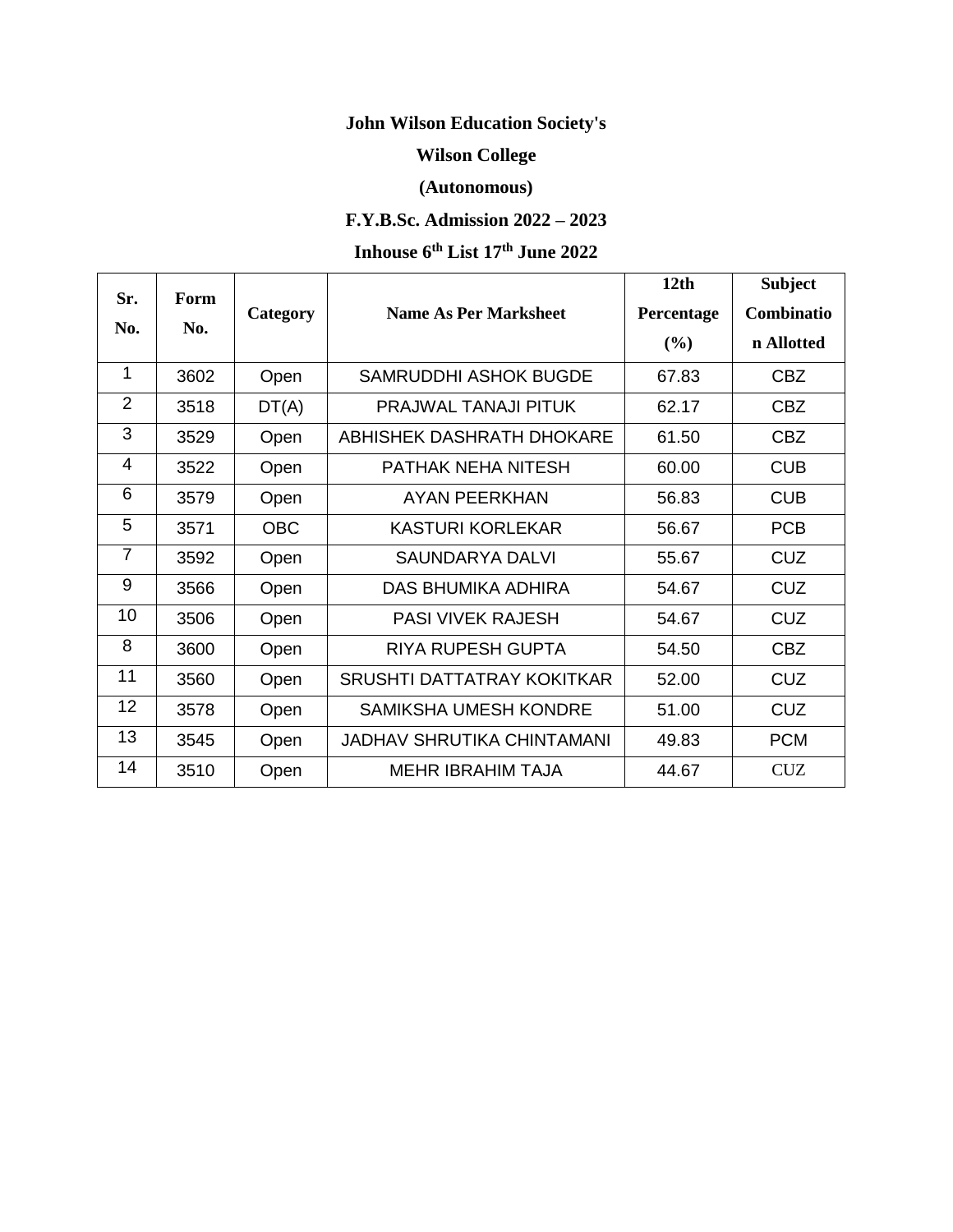|     |      |                     |                                          | 12 <sub>th</sub> | <b>Subject</b>     |
|-----|------|---------------------|------------------------------------------|------------------|--------------------|
| Sr. | Form |                     |                                          | Percentag        | <b>Combination</b> |
| No. | No.  | <b>Denomination</b> | <b>Name As Per Marksheet</b>             | e(%)             | <b>Allotted</b>    |
| 1   | 3574 | Roman Catholic      | RACHAEL REBELLO                          | 80.83            | CUZ.               |
| 2   | 3554 | Roman Catholic      | ELEN EDWIN BARBOSE                       | 75.33            | <b>PMS</b>         |
| 3   | 3567 | Roman Catholic      | ANGEL JOSEPH                             | 71.25            | <b>PMS</b>         |
| 4   | 3532 | Roman Catholic      | <b>GONSALVES JESLYN</b><br>JAMESON       | 70.67            | <b>PCM</b>         |
| 5   | 3524 | Roman Catholic      | NICOLE VICTOR RODRIGUES                  | 67.00            | <b>CUB</b>         |
| 6   | 3572 | Roman Catholic      | <b>FERNANDES EARLENE LUIS</b>            | 63.17            | CUZ.               |
| 7   | 3533 | Roman Catholic      | <b>COUTINHO SALOMI</b><br><b>ANTHONY</b> | 59.00            | CBZ                |
| 8   | 3546 | Roman Catholic      | LOBO SANICA FELIX                        | 53.17            | CBZ                |

### **Christian Minority 6 th List 17 th June 2022**

Note: -

- The subject combination allotted to the student is also mentioned along with the name of the students. Students must check the same before making the fees payment.
	- CUZ Chemistry Microbiology, Zoology
	- CUB Chemistry Microbiology, Botany
	- CBZ Chemistry, Botany, Zoology
	- PCM Physics, Chemistry, Maths
	- PCB Physics, Chemistry, Botany
	- PMS Physics, Mathematics, Statistics.
- The subject combination allotted by the admission committee won't be changed.
- The Christian Minority and Inhouse students whose names have appeared in the above list have to first submit hard copies of documents (same as those uploaded in the online admission form) in the college hall till the 20<sup>th</sup> June 2022, between 10:30 to 1:00 pm, and then you will receive the link to pay fees from the vendor through sms.
- Admission is provisional and will be confirmed only after the submission of hard copies of documents and the payments of fees. No other confirmation of admission is required for you.
- Preserve your fee receipt. Scan and keep soft copy.